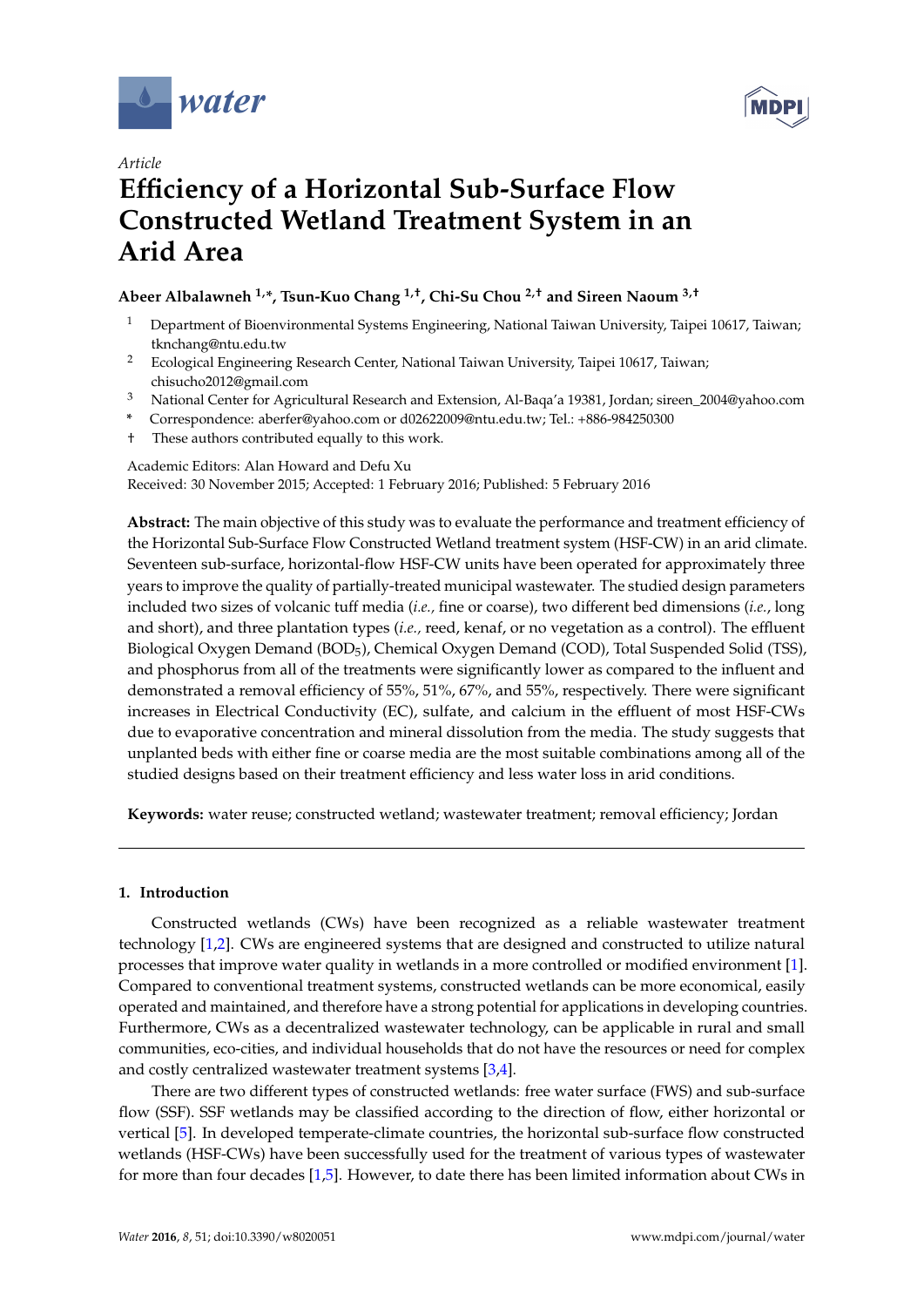developing countries [\[3](#page-12-2)[,6,](#page-12-5)[7\]](#page-12-6) particularly those located in arid and semi-arid areas. The adoption of  $CWS$  has been surprisingly slow there due to the lack of understanding of  $CW's$  potential benefits, actual performance, and appropriate design features [\[7\]](#page-12-6). In addition, the selection and design of CWs in arid areas requires proper consideration of the particular climatic conditions [\[8\]](#page-12-7). For example, Vera *et al.* [\[8\]](#page-12-7) considered the hydraulic retention time (HRT) and plant species as the two important Vera *et al.* [8] considered the hydraulic retention time (HRT) and plant species as the two important design parameters in hyper- and super-arid areas.  $a_{ij}$  performance and appropriate design feature  $(11N)$  and plant species as the two importance

Jordan is one of the five most water-deprived countries in the world. The climate is generally arid to semi-arid; 90% of Jordan's land area receives less than 200 mm rainfall per year [\[9\]](#page-12-8). In Jordan, Al-Omari et al. [\[10\]](#page-12-9) investigated the performance of HSF-CWs, and indicated that HSF-CWs were capable of reducing BOD, different forms of nitrogen, TSS, FC, and TC. Whereas, HSF-CWs design parameters such as media size, HRT, bed dimensions, and plantation types have not been studied or reported as yet. capable of reducing BOD, and perfection of the participation types have not been state  $p_{\rm d}$  as yet,  $p_{\rm d}$ 

To provide the needed information mentioned above, this study focuses on evaluating the performance and the treatment efficiencies of HSF-CW in arid climates, with an attempt to comprehensively evaluate the various designs of HSF-CW on their removal of organic pollutants, heavy metals, anion, and cations, *etc*. Two types of media size (fine and coarse), two bed dimensions dong and short) and three plantation types (reed, kenaf, or without vegetation as a control) were<br>(long and short) and three plantation types (reed, kenaf, or without vegetation as a control) were tested to compare the proper combinations on their performance, and to subsequently identify the tested to compare the proper combinations on their performance, and to subsequently identify the major design criteria and proper systems for HSF-CWs in arid areas. The study was conducted from major design criteria and proper systems for HSF-CWs in arid areas. The study was conducted from November 2008 through November 2011. November 2008 through November 2011.  $\alpha$  short) and three plantation types (reed, kenaf, or without vegetation as a control

# **2. Materials and Methods 2. Materials and Methods**

# *2.1. Site Description 2.1. Site Description*

<span id="page-1-0"></span>This study was implemented in the Al-Samra agricultural research station in central Jordan, 36 km This study was implemented in the Al-Samra agricultural research station in central Jordan, northeast of downtown Amman and at an elevation of 550 m above sea level. The mean precipitation and evaporation of the region is 123 mm $\cdot$  year $^{-1}$  and 1500 mm $\cdot$  year $^{-1}$ , respectively (according to Al-Samra meteorological station data from 2005–20[1](#page-1-0)4). Figure 1 shows the location of our study area.  $\frac{3}{10}$  staty was improved in the Th summa agriculation of 550 m above search of 550 m above seasons.



**Figure 1.** Location map of the study area. **Figure 1.** Location map of the study area.

A benchmark site for HSF-CW treatment systems was established in 2008. The system was designed to capture and store the partially-treated municipal wastewater effluent in an influent holding pond, and then re-treat it through HSF-CW beds. The outlet water from HSF-CW beds was stored in another effluent-holding pond and then used for irrigating forest trees. The influent and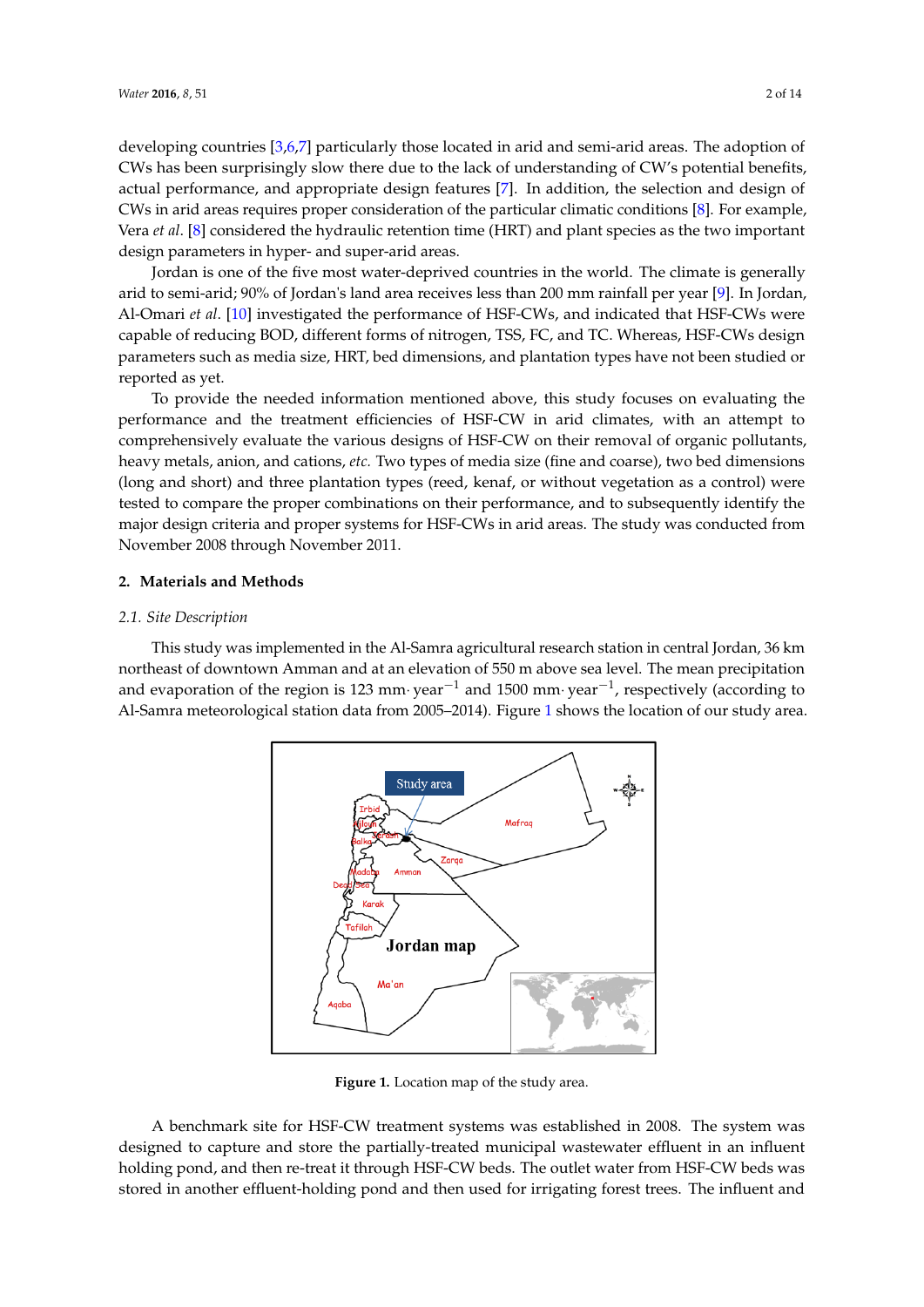effluent holding ponds had capacities of 300  $\mathrm{m}^{3}$  and 150  $\mathrm{m}^{3}$ , respectively. The HSF-CW system was comprised of 17 sub-surface HSF-CWs. The mean hydraulic residence time was two days. The partially treated municipal wastewater was the only available source of irrigation in this research station and *2.2. Treatment System Design*  therefore selected as the influent of our HSF-CWs.

# 2.2. Treatment System Design

The test site for the HSF-CW was divided into two main categories: (1) nine long beds with dimensions of 9.5 m  $\times$  1.7 m  $\times$  0.8 m (L  $\times$  W  $\times$  D). Coarse volcanic tuff (10–20 mm in diameter) was used as the wetland media. Three of the beds were planted with the reed plant *Phragmites australis* and three of the beds were planted with the kenaf plant *Hibiscus cannabinus*. The remaining three beds were left without vegetation and were used as controls. (2) Eight short beds with dimensions of  $6.5$  m  $\times$  2.5 m  $\times$  0.8 m (L  $\times$  W  $\times$  D); four beds were filled with coarse volcanic tuff media (10–20 mm in diameter) and the other four beds were filled with fine volcanic tuff (4–8 mm in diameter). Two of the beds filled with fine media and two of the beds filled with coarse media were planted with reed plants; Figure 2. In the was interested and two of the beds middle with coased meant were planted with receptions, the area dimension and the remaining four beds did not have vegetation and were used as controls. The area dimensio field facilities were the major variables that controlled the distribution of the treatments discussed above. A schematic of t[he](#page-2-0) experimental layout is shown in Figure 2. In the middle of each bed, a tube was installed to facilitate daily measurements of the water temperature. All long and short beds were designed to have the same volume (13 m<sup>3</sup> for each bed). The total HSF-CW volume and surface area was 221  $\text{m}^3$  and 275  $\text{m}^2$ , respectively. The reeds were planted in November 2008 and removed at the end of the study in November 2011; the planting density was nine rhizomes per square meter. Kenaf is an annual summer crop and was planted in three seasons in 2009, 2010, and 2011 from May until November, with 20 transplants per square meter. used as the wetland media. Three of the beds were planted with the reed plant *Phragmites australis* emaning four beds and not have vegetation and were ased as controls. The area dimension likely what so durisplants per square meter.

<span id="page-2-0"></span>

**Figure 2.** The horizontal sub-surface flow constructed wetland treatment (HSF-CW) system layout.

In this study, we use the following abbreviations: long (L) bed, short (S) bed, coarse (C) media, and fine (F) media. Reeds, kenaf, and no vegetation will be referred to as R, K, and N, respectively. For example, the long bed with coarse media planted with reeds will be referred to as (LCR) and likewise for all of the treatments discussed above.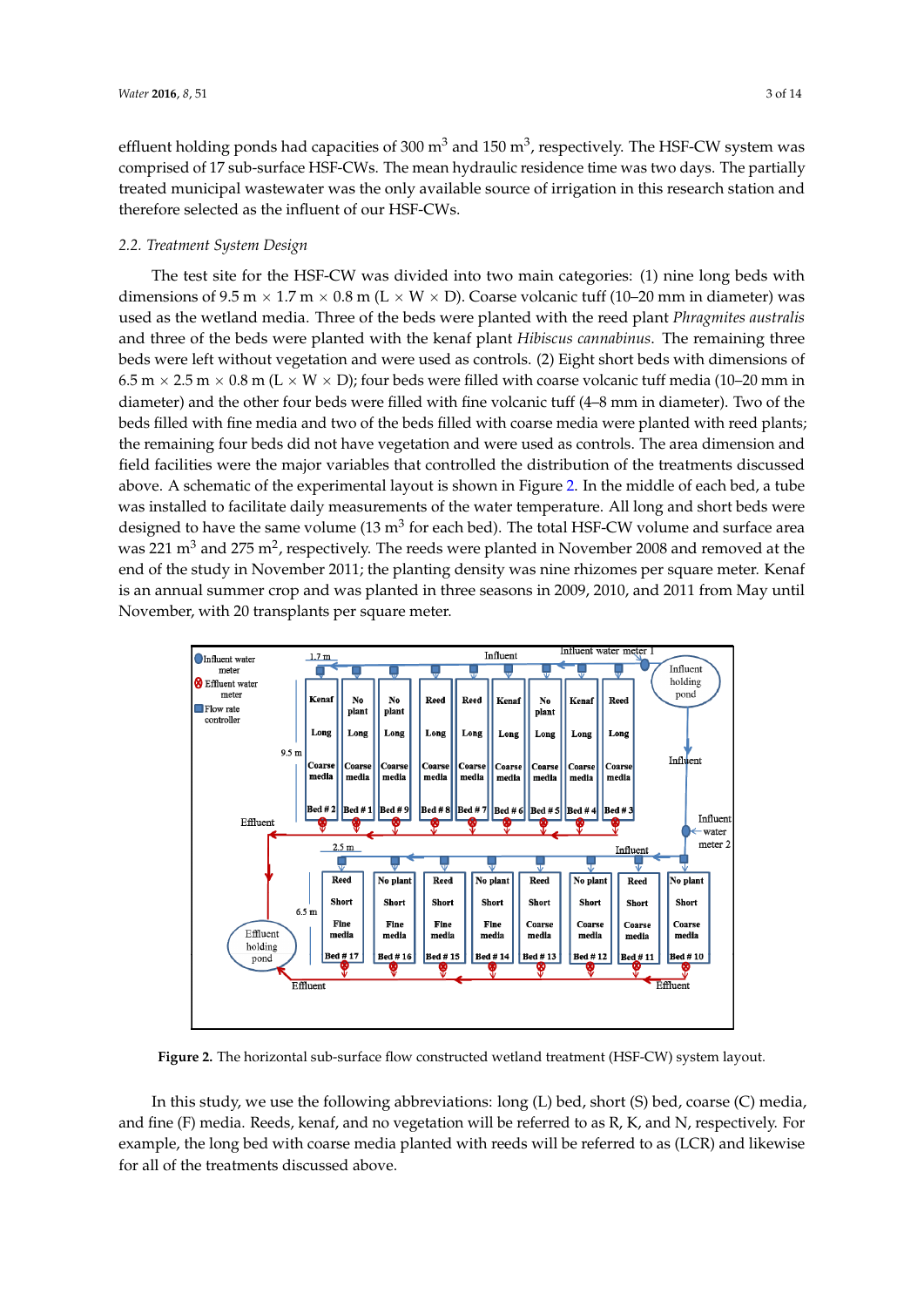# *2.3. Wastewater Quality Monitoring*

The HSF-CW beds' influent and effluent water were sampled and analyzed by the Jordanian National Center for Agricultural Research and Extension on a bimonthly basis which lasted for 18 months from November 2008 until August 2011. In all, 327 water samples were collected and analyzed for 21 water quality parameters.

The chemical and biological characteristics of wastewater used in this study were: Biological Oxygen Demand (BOD5), Chemical Oxygen Demand (COD), pH, Electrical Conductivity (EC), Total Suspended Solid (TSS), FC, sulfate (SO4<sup>2-</sup>), magnesium (Mg<sup>2+</sup>), calcium (Ca<sup>2+</sup>), chloride (Cl<sup>-</sup>), sodium (Na<sup>+</sup>), potassium (K<sup>+</sup>), zinc (Zn), cadmium (Cd), cobalt (Co), chromium (Cr), lead (Pb), arsenic (As), phosphorus (P), carbonates ( $CO^{3-}$ ), and bicarbonates ( $HCO^{3-}$ ). The samples were analyzed according to the Standard Methods for the Examination of Water and Wastewater [\[11\]](#page-12-10). Details about the sampling procedure, preparations, and instruments are available in the manual [\[12\]](#page-12-11). For each water quality parameter, the removal efficiency (%) was calculated based on mass flow difference between the effluent and influent relative to the influent.

# *2.4. Wastewater Flow Rates and Distribution*

Two water meters were used to measure the influent flow rates, each of them located in the main influent supply line as shown in Figure [2.](#page-2-0) Influent flow rate was controlled to be the same for all the beds through an identical flow rate controller with 17 feed lines, each one installed at the entry point of each bed. Calibration of water flow for even distribution was done before starting up the system. The mean of the two influent water meter readings divided by 17 was used to determine the influent flow rate for each bed. Due to water shortage, our total wastewater share varied from 35  $\mathrm{m}^{3}\cdot$  day $^{-1}$  in the winter seasons to 25  $\text{m}^{3} \cdot$  day $^{-1}$  in the summer seasons, as regulated by the governmental water conservation policy.

An additional water meter and controller for 17 outlet lines were used for effluent flow rate measurement; each one was installed at the end of the bed. However, since the effluent flow rate from each bed was very low the water meters did not work properly. Therefore, we manually measured the effluent flows, and collected two-hour composite effluent samples for each bed. We repeated this measurement six times for each bed, three times in the winter seasons and the other three in the summer seasons.

### *2.5. Statistical Analyses*

We used the Statistical Package for the Social Sciences (SPSS 16) software to conduct statistical analyses. Coinciding with our experimental design and goals, the Kruskal-Wallis test was used to conduct our comparisons. The first comparison was performed between the influent and effluent of each bed. The effluents of LCN, LCK, and LCR were compared as a group 1. Likewise, SCN was compared to SCR as a group 2, SFN to SFR as a group 3, and SC to SF as a group 4. SC and SF media were calculated as SC equals the mean of (SCN and SCR) and SF equals the mean of (SFN and SFR). Moreover, the effluents of LCR were compared to SCR, and the effluents of LCN were compared to SCN to figure out the differences between long and short beds efficiency. Significance was recognized when  $\alpha$  <0.05. All "significant differences" mentioned later in this study indicate statistical differences.

#### *2.6. Climate Data*

Weather data were collected from the Al-Samra meteorological station, which is the closest weather station to our field test site.

# **3. Results**

Influent water was fed continuously to the beds. The HSF-CW overall mean influent flow was 28 m $^3$  day $^{-1}$ . After it passed through the beds, the effluent was reduced to 23 m $^3$  day $^{-1}$  with an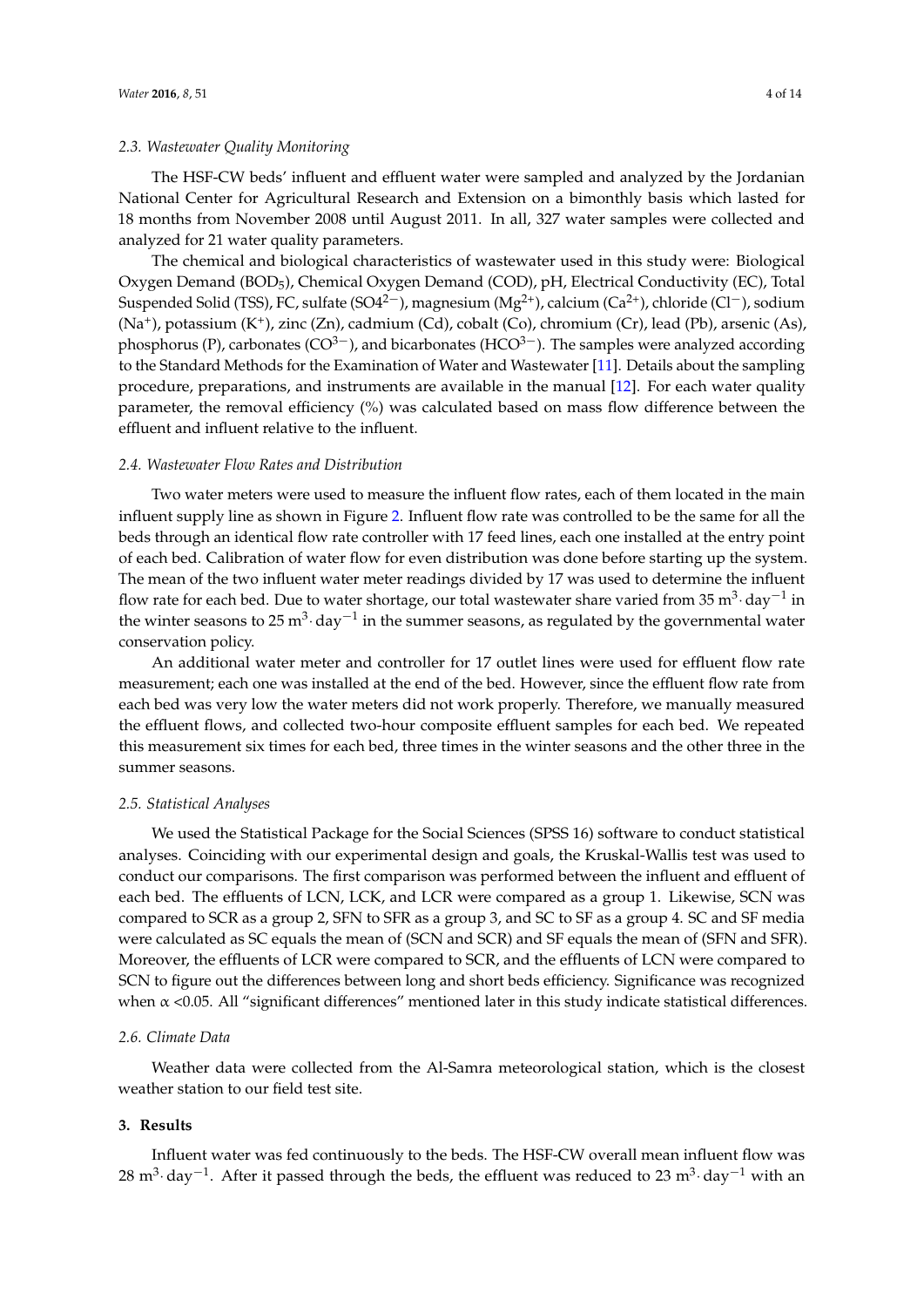overall loss of 17%. Mean daily influent and effluent flow rates for each bed are shown in Table [1.](#page-4-0) In the summer season, the reed, kenaf, and unplanted beds had water losses of 45%, 30%, and 6%, respectively. During the study period, the mean monthly temperature ranged from  $9-29$  °C. The long-term mean of the monthly temperature ranged from  $11.9-24.2 \text{ }^{\circ}C$  (according to the Al-Samra meteorological station data). The range of the monthly water temperature in the beds was  $8-24$  °C with a mean of 14  $\degree$ C. The influent pH ranged from 7.2–8.7 with a mean of 7.9. The mean pH of the effluents ranged from 7.5–7.8.

<span id="page-4-0"></span>

|                    |                         |                         | Percentage of Losses (%)        |                                 |                                   |  |  |  |  |  |
|--------------------|-------------------------|-------------------------|---------------------------------|---------------------------------|-----------------------------------|--|--|--|--|--|
| <b>Type of Bed</b> | Influent<br>$(m^3/day)$ | Effluent<br>$(m^3/day)$ | In the Summer<br><b>Seasons</b> | In the Winter<br><b>Seasons</b> | In All the<br><b>Study Period</b> |  |  |  |  |  |
| Reed bed           | 1.62                    | 1.15                    | 45                              | 17                              | 29.4                              |  |  |  |  |  |
| Kenaf bed          | 1.62                    | 1.37                    | 30                              | 3.2                             | 15.5                              |  |  |  |  |  |
| Unplanted bed      | 1.62                    | 1.56                    | 6                               | 2.8                             | 4.0                               |  |  |  |  |  |
| All the beds       | 27.62                   | 23.07                   | 26.9                            | 8.6                             | 16.5                              |  |  |  |  |  |

**Table 1.** Mean daily influent and effluent flow rates for each bed.

#### *3.1. HSF-CW Performance*

The results of BOD5, COD, TSS, and P concentration, mass flow, fecal coliform count, and BOD5/COD are available in Table [A1.](#page-9-0) Results of removal efficiencies and fecal coliform reduction are shown in Table [2.](#page-5-0) The overall removal efficiency of BOD<sub>5</sub> and COD were 55% and 51%, respectively. The different HSF-CW treatments yielded different removal efficiencies. BOD<sub>5</sub> removal efficiency ranged from 37% under SCN conditions to 67% under SFR conditions. In addition, the removal efficiency of COD ranged from 38% for SCN to 64% for SFR. Reed was significantly more efficient than kenaf and unplanted beds in reducing BOD5, and no significant differences were observed among all three vegetation conditions in reducing COD. There were no significant differences between the long and short beds in removing both parameters. BOD and COD removal rates were not affected by the bed dimensions. A comparison between fine and coarse media indicates that the effluent's BOD<sup>5</sup> content from the fine media was significantly lower than it was from the coarse media. The fine media was also more efficient than the coarse media in removing COD. However, there were no significant differences between the effluent of the fine and coarse media.

The concentration and mass flow of TSS in the effluent from all of the treatments was significantly lower than that in the influent. The overall removal efficiency of TSS was 67%. TSS removal efficiency ranged from 56% for LCN to 79% in SCR. TSS removal was not affected by the bed dimensions.

The fecal coliform count in the effluent of all HSF-CW treatments was significantly lower than in the influents. The mean log reduction of fecal coliform was 0.8 and ranged from 0.4 for LCN to 1.2 for SFN and SFR. The fecal coliform in the effluent of the fine media was significantly lower than in the coarse media, however there were no significant differences among reed, kenaf, and unplanted beds in removing fecal coliform.

The HSF-CW effluent's phosphorus concentration and mass flow were significantly reduced compared with that of the influent. The overall phosphorus removal efficiency was 55%. The highest removal efficiency was 75% in SFR; the lowest removal efficiency was 35% in SCN. A comparison between the fine and coarse media indicates that the phosphorus in the effluent from the fine media was significantly lower than from the coarse media. The mass flow of phosphorus in the reed effluent was significantly lower than from the kenaf and unplanted beds. In addition, there were no significant differences between long and short beds in P removal. Phosphorus had a regular behavior during the test period, as revealed by the relatively low standard deviation in Table [A1.](#page-9-0)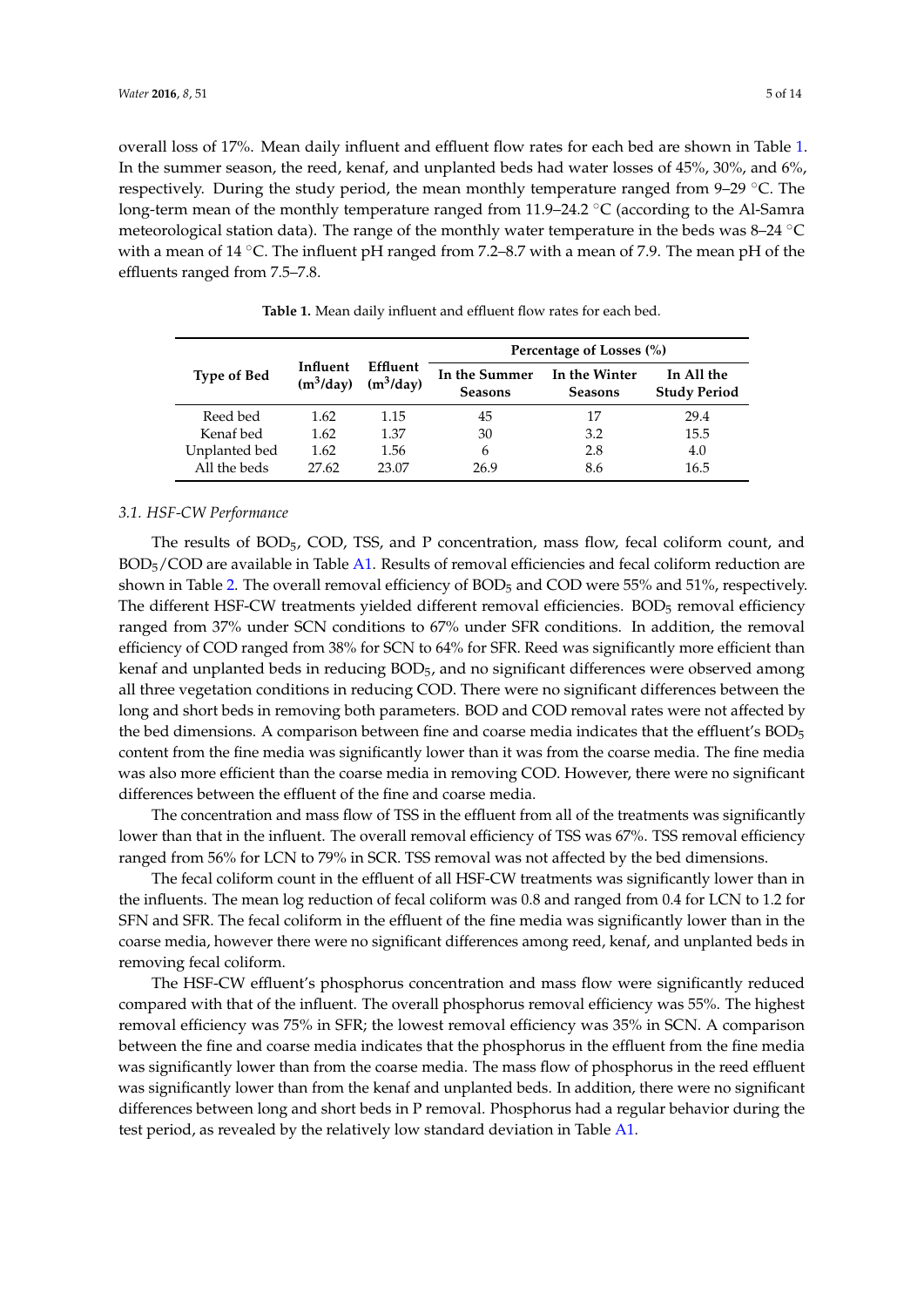<span id="page-5-0"></span>

|                                                    |                     | <b>Long Beds</b> |                    |              | <b>Short Beds</b>               | <b>Short Beds</b> |           |                   |                         |  |
|----------------------------------------------------|---------------------|------------------|--------------------|--------------|---------------------------------|-------------------|-----------|-------------------|-------------------------|--|
| Parameter                                          | <b>Coarse Media</b> |                  |                    | Coarse Media |                                 | <b>Fine Media</b> |           | Coarse $^{\rm 1}$ | Fine <sup>2</sup>       |  |
|                                                    | No Plant            | Kenaf            | Reed               | No Plant     | Reed                            | No Plant          | Reed      | Media             | Media                   |  |
|                                                    | Group 1             |                  |                    | Group 2      |                                 | Group 3           |           | Group 4           |                         |  |
| BOD <sub>5</sub><br>Mass flow removal *            | 51                  | 56               | $66^{\rm G1}$      | 37           | $62^{G2}$                       | 50                | $67^{G3}$ | 50                | $59^{G4}$               |  |
| efficiency (%)<br>Number of samples                | 41                  | 42               | 41                 | 22           | 22                              | 22                | 22        | 40                | 40                      |  |
| COD<br>Mass flow removal *<br>efficiency (%)       | 42                  | 49               | 58                 | 38           | 56                              | 47                | 64        | 47                | 55                      |  |
| Number of samples                                  | 38                  | 38               | 38                 | 24           | 24                              | 24                | 23        | 48                | 47                      |  |
| <b>TSS</b><br>Mass flow removal*<br>efficiency (%) | 56<br>53            | 64<br>54         | 73<br>53           | 67<br>34     | 79<br>34                        | 65<br>34          | 64<br>34  | 73<br>68          | 63<br>68                |  |
| Number of samples<br>$\mathbf{P}$                  |                     |                  |                    |              |                                 |                   |           |                   |                         |  |
| Mass flow removal *<br>efficiency (%)              | 38                  | 46               | $64$ <sup>G1</sup> | 35           | $61$ <sup><math>G2</math></sup> | 58                | $75^{G3}$ | 49                | $67^{G4}$               |  |
| Number of samples                                  | 53                  | 54               | 53                 | 34           | 34                              | 34                | 34        | 68                | 68                      |  |
| FC<br>Log reduction *<br>Number of samples         | 0.4<br>47           | 0.5<br>48        | 0.5<br>47          | 0.6<br>26    | 0.9<br>26                       | 1.2<br>26         | 1.2<br>26 | 0.8<br>52         | 1.1 <sup>G4</sup><br>52 |  |

**Table 2.** BOD<sub>5</sub>, COD, TSS, Fecal Coliform, and P removal.

 $(1)$ <sup>\*</sup> All the effluents were significantly ( $p$  <0.05) lower than the influent, for the same parameter. (G1: significant differences ( $p < 0.05$ ) compared to others in group 1, for the same parameter. G2: significant differences ( $p < 0.05$ ) compared to others in group 2, for the same parameter.G3: significant differences  $(p < 0.05)$  compared to others in group 3, for the same parameter. G4: significant differences (*p* < 0.05) compared to others in group 4, for the same parameter). (2) 1: Short coarse media = mean of (short bed, coarse media, no plant- beds) and (short bed, coarse media, reed-beds). 2: Short fine media = mean of (short bed, fine media, no plant- beds) and (short bed, fine media, reed-beds).

#### *3.2. Changes in the EC, Major Anions, and Cations*

The EC in the effluent from all of the treatments was significantly higher than in the influent. The overall mean EC increase was 16% which matched with the water loss. EC analysis results are given in Figure [3.](#page-6-0) The EC in the effluents of the long beds planted with reed was significantly higher than those planted with kenaf or unplanted beds. Moreover, there were no significant differences between the EC values for the fine or coarse media.

The results of the calcium, magnesium, sodium, potassium, chloride, sulfate, carbonates, and bicarbonates mass flow changes are shown in Table [3,](#page-6-1) whereas the results of concentration and mass flow are available in Table [A2.](#page-11-0) The most pronounced changes were the levels of calcium and sulfate.

Calcium mass flow and concentration in the effluent from all of the treatments was significantly higher than in the influent. The overall mean increase in calcium mass flow was 30%. The calcium concentration in the effluent of the beds planted with reed was significantly higher than that in beds planted with kenaf or unplanted. Moreover, calcium mass flow and concentration in the effluent of SF was significantly higher than in SC.

The sulfate concentration and mass flow in the effluent from all of the treatments were significantly higher than those in the influent, except for LCN, LCK, and SCR showing no significant increases in their effluent's sulfate mass flow. The concentration of sulfate in the effluent of the long and short beds planted with reed was significantly higher than in beds planted with kenaf or unplanted beds. Moreover, there were no significant differences between the effluent's sulfate levels in the fine and coarse media or even among reed, kenaf, and unplanted effluents.

Relatively, all other elements analyzed showed some changes after treatment, but the differences were not pronounced or significant as compared to calcium and sulfate. The water loss, plant uptakes and releases, have all contributed to many of the changes, along with other unknown factors.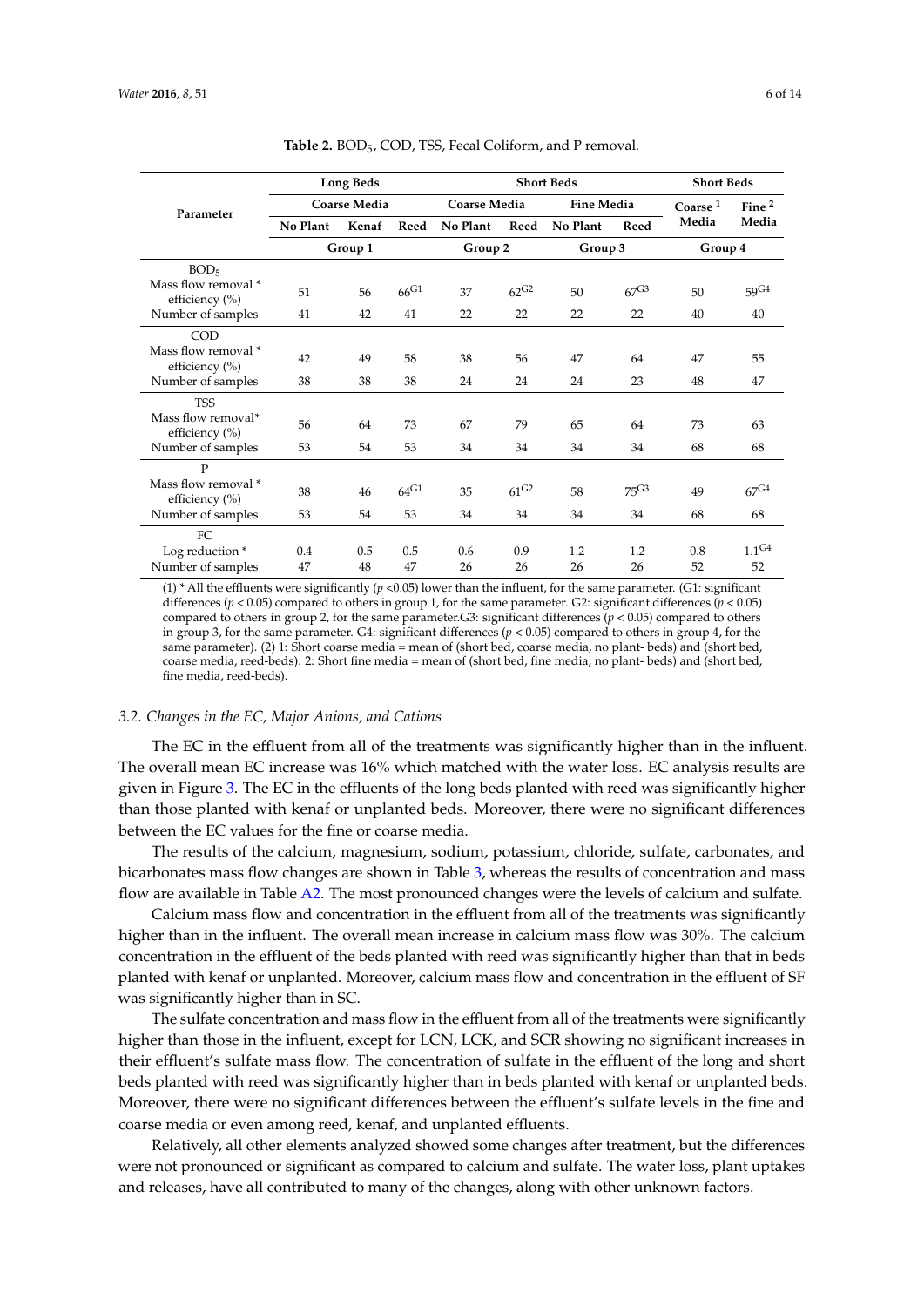<span id="page-6-0"></span>

**Figure 3.** The mean electrical conductivity (EC) in influent and effluent of various treatments. (1) EC **Figure 3.** The mean electrical conductivity (EC) in influent and effluent of various treatments. (1) EC in all the effluents were significantly ( $p < 0.05$ ) higher than the influent. (2) G1: significant differences  $(p < 0.05)$  among (LCN, LCK and LCR) effluents; G2: significant differences ( $p < 0.05$ ) between (SCR and SCN) effluents; G3: significant differences ( $p < 0.05$ ) between (SFN and SFR) effluents. (3) Abbreviation in the X-axis are available in "Treatment System Design" section.

| Parameters       |                           | <b>Long Beds</b>    |                       |                     | <b>Short Beds</b>     |                   |                     |                     |                    |  |
|------------------|---------------------------|---------------------|-----------------------|---------------------|-----------------------|-------------------|---------------------|---------------------|--------------------|--|
|                  |                           | <b>Coarse Media</b> |                       | <b>Coarse Media</b> |                       | <b>Fine Media</b> |                     | Coarse <sup>1</sup> | Fine <sup>2</sup>  |  |
|                  | No Plant<br>Kenaf<br>Reed |                     | No Plant              | Reed                | No Plant              | Reed              | Media               | Media               |                    |  |
|                  | Group 1                   |                     |                       | Group 2             |                       | Group 3           |                     | Group 4             |                    |  |
| $Ca2+$           | $+25*$                    | $+23*$              | $+35*$                | $+27*$              | $+9*$                 | $+38*$            | $+45*$              | $+20*$              | $+47$ */G4         |  |
| $Mg^{2+}$        | $\Omega$                  | $-7$                | $-10$                 | $+6$                | $-24$ <sup>*/G2</sup> | $+11$             | $-5$                | $-9$                | $+4$ <sup>G4</sup> |  |
| $Na+$            | $+6$                      | $-1$                | $-4$                  | $+9*G2$             | $-14*$                | $+10$             | $-3$                | $-2$                | $+6$               |  |
| $K^+$            | $+17$ */G1                | $+5$                | $-18$ */G1            | $+15$ */G2          | $-17*$                | $+26$ *, G3       | $-11$               | $\mathbf{0}$        | $+8$               |  |
| $Cl^-$           | $+6$                      | $\Omega$            | $-1$                  | $+10$ */G2          | $-12*$                | $+14*$            | $+4$                | $\Omega$            | $+12$              |  |
| $SO_4{}^{2-}$    | $+46$                     | $+40$               | $+74*$                | $+50*$              | $+35$                 | $+77*$            | $+85*$              | $+46*$              | $+87*$             |  |
| HCO <sub>3</sub> | $-5$ G1                   | $-10*$              | $-23$ <sup>*,G1</sup> | $-5$                | $-27$ <sup>*/G2</sup> | $-10$             | $-23$ */G3          | $-15*$              | $-15*$             |  |
| CO <sub>3</sub>  | $+11$                     | $+3$                | $-23$ G1              | $+16$               | $-20^{11}$            | $+22$             | $-19$ <sup>G3</sup> | $-2$                | $\Omega$           |  |
| C <sub>d</sub>   | $-19$                     | $-33*$              | $-48$ *, G1           | $-24$               | $-45*$                | $-9$              | $-38*$              | $-35*$              | $-24$ <sup>a</sup> |  |
| Co               | $-19$                     | $-42$               | $-54$ */ $G1$         | $-21$               | $-37$                 | $-13$             | $-28$               | $-28$               | $-19$              |  |
| Zn               | $-40*$                    | $-59*$              | $-50*$                | $-30$               | $-57*$                | $-59*$            | $-69*$              | $-44*$              | $-64*$             |  |

<span id="page-6-1"></span>Table 3. Mass flow changes (%) for major anions, cations, micronutrients, and heavy metals. mass flow are available in Table A2. The most pronounced changes were the levels of calcium and

Notes: (1) Mass flow changes: (+) increases in the mass flow. ( $-$ ) decreases in the mass flow. (2) \* The effluents were significantly ( $p < 0.05$ ) different than the influent. (G1: significant differences ( $p < 0.05$ ) compared to others same parameter. G3: significant differences ( $p < 0.05$ ) compared to others in Group 3, for the same parameter. **Long Beds Short Beds Short Beds**  media = mean of (short bed, coarse media, no plant-beds) and (short bed, coarse media, reed-beds). 2: Short fine media = mean of (short bed, fine media, no plant-beds) and (short bed, fine media, reed-beds). in Group 1, for the same parameter. G2: significant differences  $(p < 0.05)$  compared to others in Group 2, for the G4: significant differences ( $p < 0.05$ ) compared to others in Group 4, for the same parameter). (3) 1: Short coarse

# **Group 1 Group 2 Group 3 Group 4**  *3.3. Changes in Micronutrients and Heavy Metals*

The removal efficiency of cadmium, cobalt, and zinc in the influent and effluent are shown in  $\frac{1}{2}$   $\frac{1}{2}$   $\frac{1}{2}$   $\frac{1}{2}$   $\frac{1}{2}$   $\frac{1}{2}$   $\frac{1}{2}$   $\frac{1}{2}$   $\frac{1}{2}$   $\frac{1}{2}$   $\frac{1}{2}$   $\frac{1}{2}$   $\frac{1}{2}$   $\frac{1}{2}$   $\frac{1}{2}$   $\frac{1}{2}$ Table [3,](#page-6-1) whereas results of the concentration and mass flow are available in Table [A2.](#page-11-0) There were no significant differences between the cadmium concentration in the effluent and influent of each  $\overline{C}$  ,  $\overline{C}$  ,  $\overline{C}$  ,  $\overline{C}$  ,  $\overline{C}$  ,  $\overline{C}$  ,  $\overline{C}$  ,  $\overline{C}$  ,  $\overline{C}$  ,  $\overline{C}$  ,  $\overline{C}$  ,  $\overline{C}$  ,  $\overline{C}$  ,  $\overline{C}$  ,  $\overline{C}$  ,  $\overline{C}$  ,  $\overline{C}$  ,  $\overline{C}$  ,  $\overline{C}$  ,  $\overline{C}$  ,  $\mathop{\mathsf{bed}}$ . Cadmium mass flow in the effluent from the reed and kenaf was significantly lower than in the influent. The overall mass flow removal efficiency of cadmium was 31% and ranged from 9% in the SFN to 48% in the LCR. Cobalt mass flow in the effluent from LCR was significantly lower than in the influent, cobalt removal efficiency in that bed reached 54%. The overall removal efficiency of cobalt was 29% and ranged from 13% in SFN to 54% in LCR. Zinc mass flow in the effluent from all of the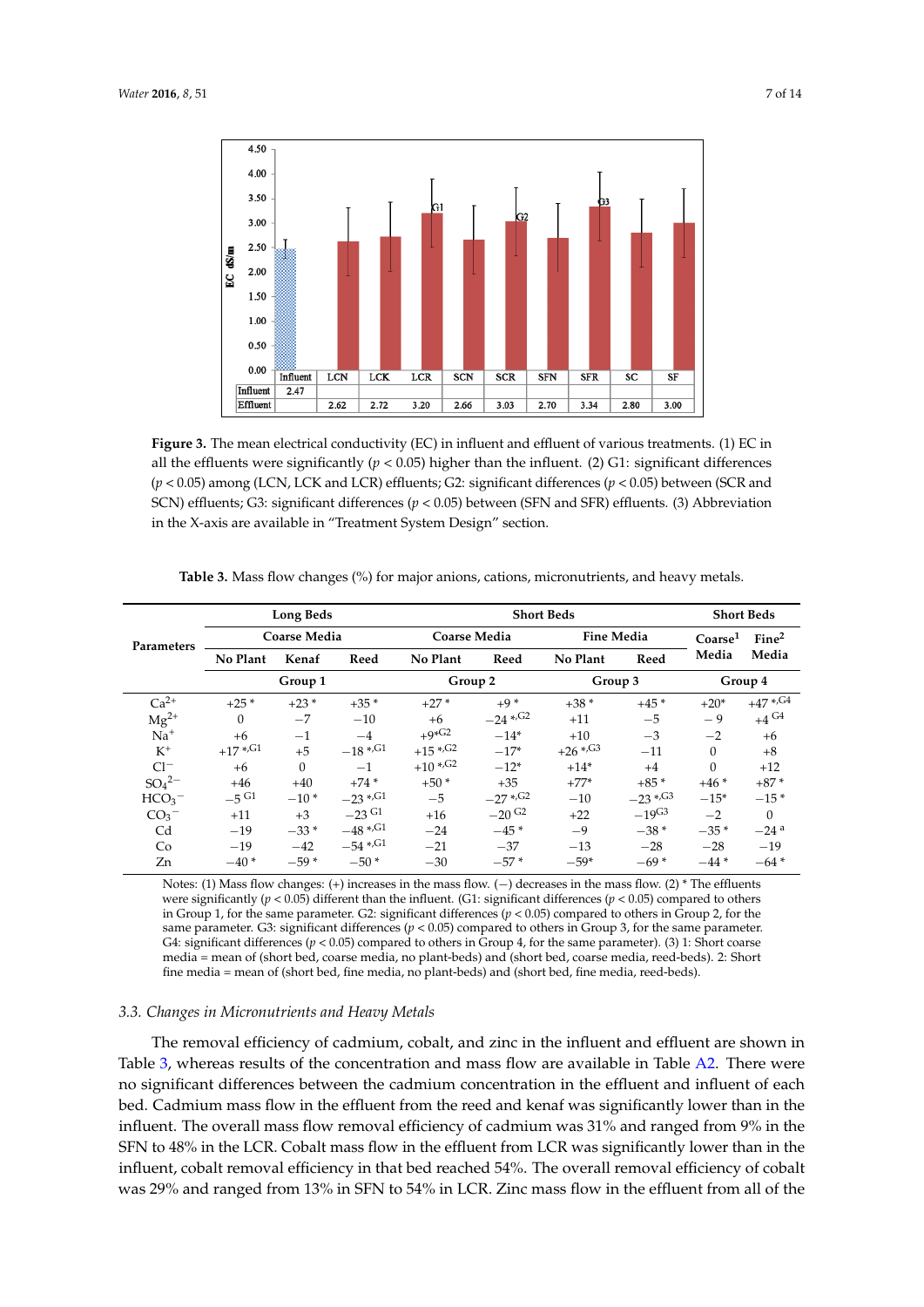HSF-CWs was significantly lower than in the influent, except the case of SCN that had insignificant reduction. The overall removal efficiency of zinc was 52% and ranged from 30% in SCN to 69% in SFR. There was no significant difference among all other parameters (*i.e*., bed type, media type, and vegetation type [including unplanted beds]) in terms of removing zinc.

There was also no significant difference between the influent and effluent chromium, lead, or arsenic in either concentration or mass flow levels.

## **4. Discussion**

This study has provided long-term field test data with statistical analysis on various HSF-CW in an arid environment. The data show that all HSF-CW beds were moderately efficient in removing BOD5, COD, TSS, and phosphorus. The mass flow reduction, instead of concentration changes, clearly shows the actual performance of all beds. The highest BOD<sub>5</sub> and COD removal percentages were achieved in the case of reed with fine media. This result corresponds well with the results of Reed [\[13\]](#page-12-12) and Rani [\[14\]](#page-12-13), who found that fine media provides more surface area for treatment and better development of plant roots. Previous studies revealed that the BOD<sub>5</sub> and COD removal are through aerobic and anoxic degradation of organic compounds by microorganisms on plant roots and the media surface [\[5,](#page-12-4)[14\]](#page-12-13). Sedimentation and filtration also may contribute to BOD<sub>5</sub> removal [\[15\]](#page-12-14). Our BOD<sub>5</sub> and COD removal efficiencies were generally lower than those found in earlier studies; for example, Göçmez [\[4\]](#page-12-3) found BOD<sup>5</sup> and COD removal efficiencies of 71% and 63%, respectively. A worldwide survey conducted by Puigagut [\[16\]](#page-12-15) found that the BOD<sub>5</sub> removal efficiencies varied between 75% and 93%. This may be due to the lower levels of degradable organic matter in our influent (low BOD5/COD ratios are shown in Appendix Supplementary Table S1), as well as the anoxic condition inside the beds. Most of the easily degradable organic matters were removed before entering HSF-CW since our influent was partially biodegraded municipal wastewater.

The removal of suspended solids is accomplished via sedimentation and filtration in addition to biodegradation, therefore the void space might have some influence [\[2](#page-12-1)[,17\]](#page-12-16). TSS removal was not affected by the HSF-CW bed dimensions, this result agrees well with the results of Reed [\[13\]](#page-12-12). In previous studies, Rani [\[14\]](#page-12-13) compared horizontal- and vertical-subsurface wetlands and found that TSS removal was slightly higher in the horizontal case but the removal efficiency exceeded 96% in both systems. In contrast, the removal performances off TSS ranged from 56.62% and 91.04% in Göçmez's four year study [\[4\]](#page-12-3). However, the different media types and sizes must have impacted TSS results in various studies.

In our study, the fecal coliform in the effluent of the fine media was significantly lower than in the coarse media, and there were no significant differences among the reed, kenaf, and unplanted beds in removing fecal coliform. Although other studies have shown higher FC reduction, the differences could be due to test variations [\[18–](#page-12-17)[20\]](#page-12-18).

The removal of phosphorus in wetlands is achieved by plant uptake, adsorption, bacterial removal, and precipitation [\[14,](#page-12-13)[21\]](#page-12-19). The highest phosphorus removal efficiency in our HSF-CWs was in the case of reed with fine media. We expected decreases in phosphorus, both in concentration and in mass flow because reed uptakes it as a nutrient. In addition, the large surface area and high contact between the solid phase and the water column in the fine media enhanced phosphorus removal. Phosphorus might precipitate in the form of calcium phosphate, and this could be caused by calcium from dissolved media in our study. Some other studies have shown the importance of contact and contact time between the water phase and solid media [\[2,](#page-12-1)[13,](#page-12-12)[14,](#page-12-13)[21,](#page-12-19)[22\]](#page-12-20).

Previous studies had higher removal rates of heavy metals than our study [\[23\]](#page-12-21). The change of concentration of heavy metals may be due to, in our case, the media adsorption or release, precipitation, pH decreases, and evapoconcentration. Furthermore, plant uptake plays a major role in planted beds since there were significant differences between the planted and unplanted beds in removing cadmium and cobalt. The volcanic tuff media was efficient at removing the zinc from the effluent. This result was also previously shown [\[24\]](#page-13-0).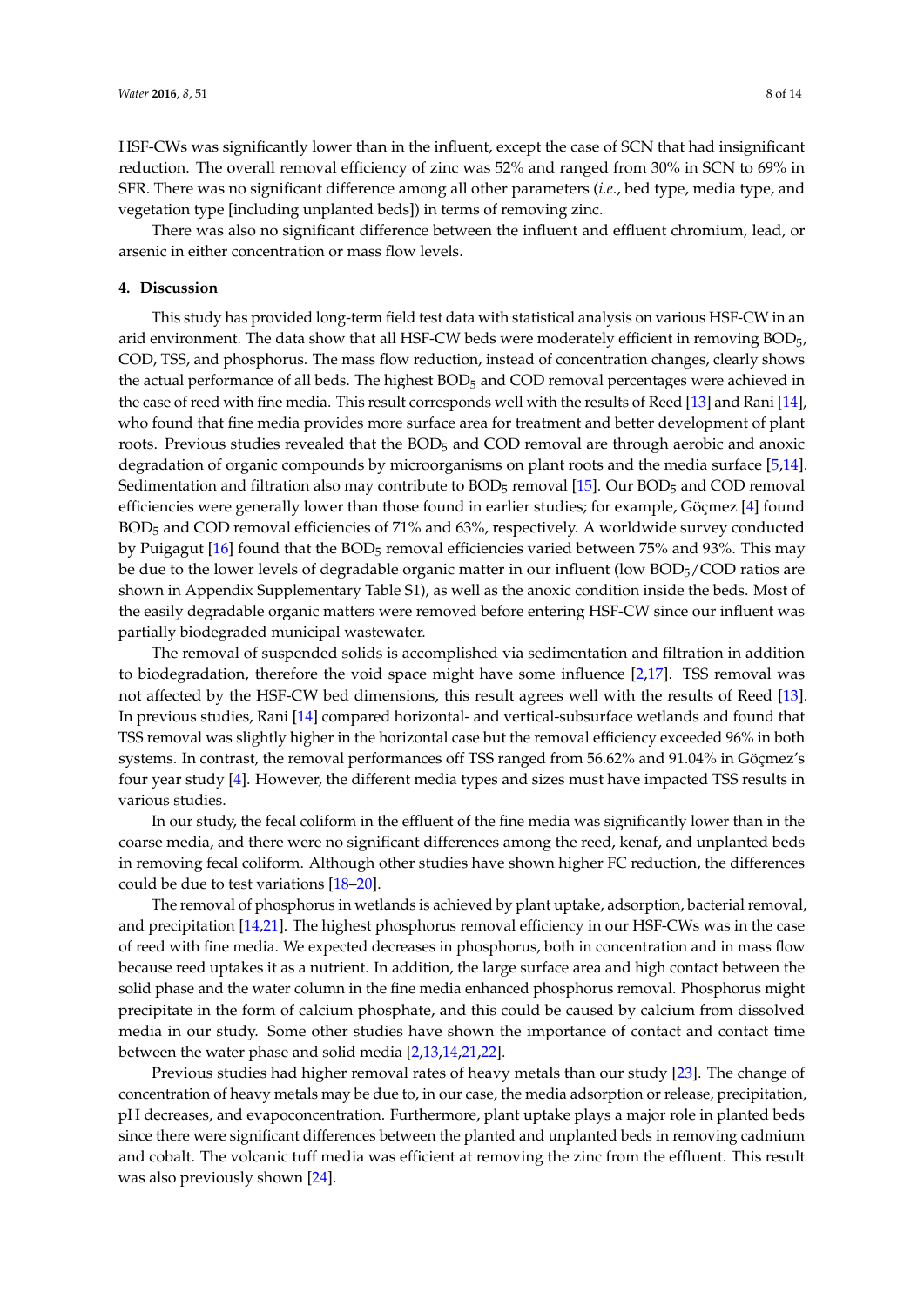Evaporative concentration was a major concern in our study, as it has led to an increase of soluble mineral and EC in the effluents. The EC in the reed bed's effluent was approximately 20% higher than the other bed's effluent, which is reasonable since the mean water losses in the reed beds was 29%. In a previous study, EC has changed from  $-0.60\%$  to  $-13\%$  after passing through CW with various hydraulic retention times [\[25\]](#page-13-1), which was attributed to evapotranspiration and/or plant uptake. This attribution could explain our results as well.

Both calcium and sulfate ions increased more significantly than all other ions. In this study, the main source of water-soluble metals is the media material. Our volcanic tuff media, also known as zeolitic tuff and phillipsite is the primary mineral in the tuff [\[26\]](#page-13-2). The phillipsite crystal has variable amounts of silicon, aluminum, sodium, potassium, and high calcium oxide level up to 11.51% [\[26\]](#page-13-2). Plant uptake led to significant decreases in the potassium mass flow in the effluent of the long and short beds planted with reed, as compared with the beds planted with kenaf or the unplanted beds. Potassium increases in the unplanted beds might have come from the media itself [\[26\]](#page-13-2). The higher sulfate level in the HSF-CW's effluent was probably caused by the dissolution of gypsum [\[27\]](#page-13-3) and we expected that the gypsum was mixed with our media from its source. To overcome this problem, we suggest to choose a more suitable media, and to avoid using reed plants in HSF-CW beds if used in arid areas, for reed beds show a mean water loss of almost 29%, a figure that reaches 45% in the summer season. We also suggest not to use kenaf plants in HSF-CWs as it is an annual crop with about 16% water loss and its water effluent quality is not any better than that of unplanted beds. The unplanted beds with either fine or coarse media have performed better than the other combinations. Since that combination was vegetation free, it can be categorized as a granular filtration system.

Regarding bed dimensions, our study showed that the bed length did not significantly affect the general performance given the same bed volume and the dimensional ratios we used.

### **5. Conclusions**

- ' Our horizontal sub-surface flow constructed wetland treatment system has adequately removed BOD5, COD, TSS, and P. The effluents of the long and short beds of equal bed volume did not show statistically significant differences.
- Reed plants were efficient in removing organic contaminants but they consumed a lot of water and therefore concentrated the effluents. Beds with kenaf plants and beds without plants showed similar quality in their effluents.
- ' Evaporation caused water losses and concentrated effluents. Therefore the removal efficiencies were compared based on mass flows instead of concentrations.
- ' Both fine and coarse media without vegetation removed significant amounts of organic contaminants while minimizing water losses to only 4%.
- The unplanted beds with either fine or coarse media acted as granular filters and performed better than other design combinations studied.
- ' A granular filtration system with media suitable for microbial growth and surface contact with the wastewater is suggested for future implementation. However, further research on constructed wetland in arid areas are still needed concerning evaporation loss, media selection, hydraulic retention time, and related design combinations.

**Acknowledgments:** The authors would like to express their sincere thanks to the National Centre for Agricultural Research and Extension (NCARE) of Jordan for the support of this study.

**Author Contributions:** Main ideas: Abeer Albalawneh, Tsun-Kuo Chang, Chi-Su Chou, Sireen Naoum; Academic writing: Abeer Albalawneh, Tsun-Kuo Chang, Chi-Su Chou; Data collection: Sireen Naoum; data analysis and explanation: Abeer Albalawneh, Tsun-Kuo Chang, Chi-Su Chou; Wrote part of the first draft of the manuscript: Abeer Albalawneh; reviewed the paper: Tsun-Kuo Chang.

**Conflicts of Interest:** The authors declare no conflict of interest.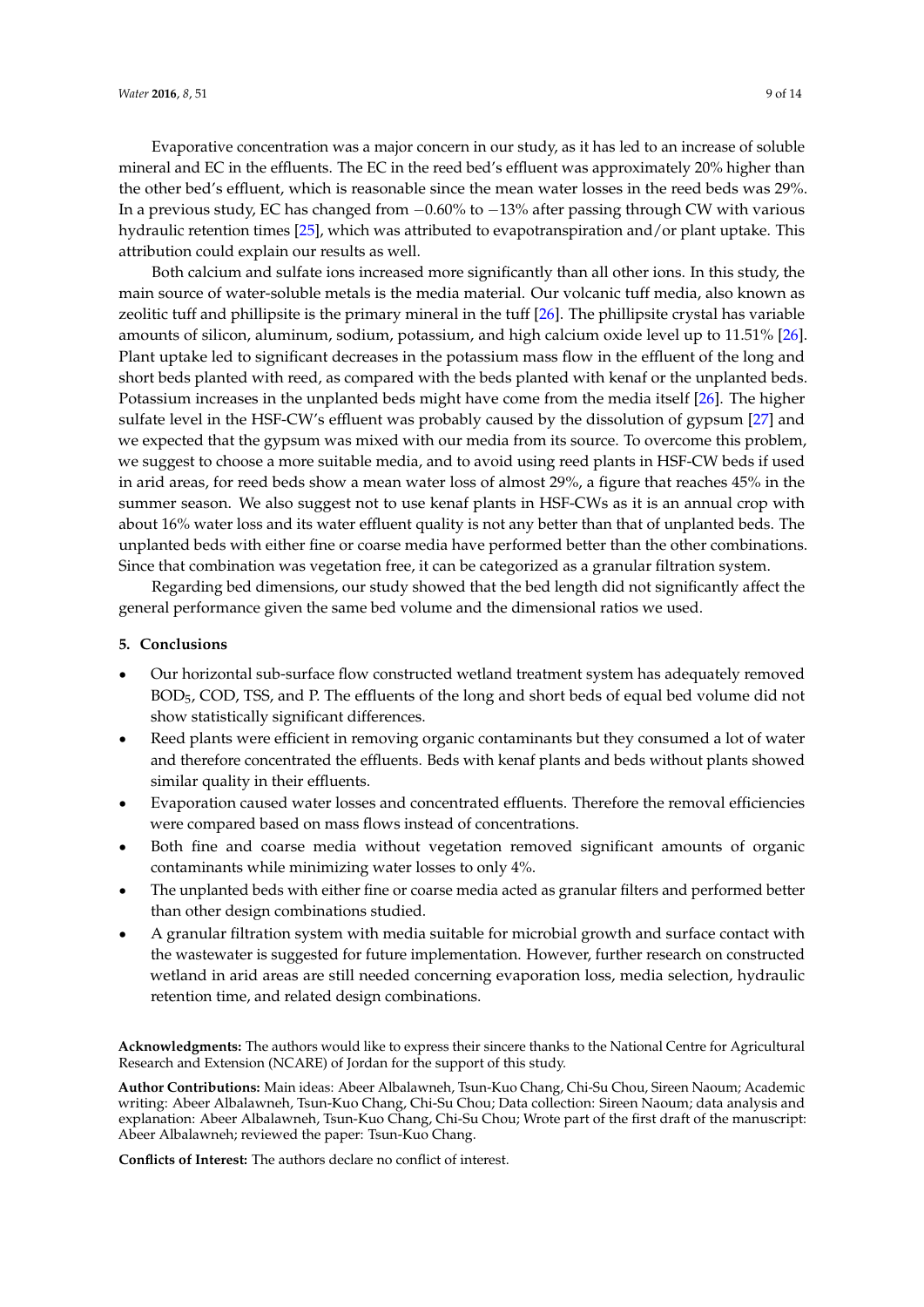#### *Water* **2016**, *8*, 51 10 of 14

# **Appendix**

# **Table A1.** The results of BOD<sub>5</sub>, COD, TSS, and P concentration, mass flow, fecal coliform count, and BOD<sub>5</sub>/COD.

|                  |                                                   |          | Effluent*           |         |                   |                     |                   |                   |                       |                           |                         |
|------------------|---------------------------------------------------|----------|---------------------|---------|-------------------|---------------------|-------------------|-------------------|-----------------------|---------------------------|-------------------------|
|                  |                                                   |          | <b>Long Beds</b>    |         | <b>Short Beds</b> |                     |                   |                   | <b>Short Beds</b>     |                           |                         |
| Parameters       | Measurements                                      | Influent | <b>Coarse Media</b> |         |                   | <b>Coarse Media</b> |                   | <b>Fine Media</b> |                       | Coarse <sup>1</sup> Media | Fine <sup>2</sup> Media |
|                  |                                                   |          | No Plant            | Kenaf   | Reed              | No Plant            | Reed              | No Plant          | Reed                  |                           |                         |
|                  |                                                   |          |                     | Group 1 |                   | Group 2             |                   | Group 3           |                       | Group 4                   |                         |
|                  | Mean flow per bed L day <sup>-1</sup>             | 1600     | 1560                | 1400    | 1100              | 1560                | 1100              | 1560              | 1100                  | 1330                      | 1330                    |
|                  | BOD/COD                                           | 0.45     | 0.38                | 0.39    | 0.36              | 0.46                | 0.39              | 0.43              | 0.41                  | 0.43                      | 0.42                    |
| BOD <sub>5</sub> | Mean concentration mg $L^{-1}$                    | 142      | 72                  | 72      | 69                | 91                  | 79                | 73                | 68                    | 85                        | 71                      |
|                  | Number of samples                                 | 27       | 41                  | 42      | 41                | 22                  | 22                | 22                | 22                    | 40                        | 40                      |
|                  | Concentration's standard deviation                | 53       | 43                  | 41      | 41                | 38                  | 29                | 34                | 31                    | 35                        | 34                      |
|                  | Mean mass flow $g \cdot day^{-1}$                 | 227      | 112                 | 101     | 76G               | 142                 | 87 <sup> G2</sup> | 114               | $75\,$ G <sub>3</sub> | 114                       | 93 G4                   |
|                  | Mass flow's standard deviation                    | 85       | 64                  | 56      | 40                | 59                  | 32                | 54                | 34                    | 50                        | 48                      |
| COD              | Mean concentration mg $L^{-1}$                    | 316      | 188                 | 184     | 191               | 199                 | 201               | 171               | 167                   | 200                       | 169                     |
|                  | Number of samples                                 | 27       | 38                  | 38      | 38                | 24                  | 24                | 24                | 23                    | 48                        | 47                      |
|                  | Concentration's standard deviation                | 119      | 114                 | 126     | 94                | 83                  | 82                | 78                | 76                    | 82                        | 80                      |
|                  | Mean mass flow $g \cdot day^{-1}$                 | 505      | 294                 | 258     | 210               | 311                 | 221               | 266               | 184                   | 266                       | 225                     |
|                  | Mass flow's standard deviation                    | 190      | 160                 | 177     | 104               | 130                 | 91                | 122               | 83                    | 109                       | 102                     |
| <b>TSS</b>       | Mean concentration mg $L^{-1}$                    | 72       | 32                  | 30      | 28                | 25                  | 22                | 26                | 38                    | 23                        | 32                      |
|                  | Number of samples                                 | 37       | 53                  | 54      | 53                | 34                  | 34                | 34                | 34                    | 68                        | 68                      |
|                  | Concentration's standard deviation                | 59       | 24                  | 18      | 22                | 17                  | 16                | 18                | 63                    | 16                        | 47                      |
|                  | Mean mass flow $g \cdot day^{-1}$                 | 115      | 50                  | 42      | 31                | 38                  | 24                | 40                | 42                    | 31                        | 42                      |
|                  | Mass flow's standard deviation                    | 94       | 38                  | 25      | 25                | 27                  | 17                | 28                | 69                    | 22                        | 62                      |
| $\mathbf{P}$     | Mean concentration mg $L^{-1}$                    | 14.3     | 9.1                 | 8.9     | 7.4               | 9.6                 | 8.0               | 6.2               | 5.3                   | 8.8                       | 5.7 <sup>G4</sup>       |
|                  | Number of samples                                 | 37       | 53                  | 54      | 53                | 34                  | 34                | 34                | 34                    | 68                        | 68                      |
|                  | Concentration's standard deviation                | 3.1      | 4.2                 | 4.1     | 4.1               | 3.8                 | 3.4               | 4.1               | 3.6                   | 3.6                       | 3.9                     |
|                  | Mean mass flow $g \cdot day^{-1}$                 | 23       | 14                  | 12      | 8 <sup> G1</sup>  | 15                  | 9 <sup>G2</sup>   | 10                | 6G3                   | 12                        | $8\,$ G4                |
|                  | Mass flow's standard deviation                    | 5.0      | 6.5                 | 5.8     | 4.5               | 5.9                 | 3.7               | 6.4               | 4.0                   | 4.8                       | 5.1                     |
| FC               | Mean (Log <sub>10</sub> CFU/100 mL)               | 5.2      | 4.8                 | 4.7     | 4.7               | 4.6                 | 4.3               | 4.0               | 4.0                   | 4.4                       | 4.1 <sup>G4</sup>       |
|                  | Standard deviation (Log <sub>10</sub> CFU/100 mL) | 1.0      | 1.1                 | 1.0     | 1.3               | 1.0                 | 1.0               | 1.1               | 0.9                   | 1.0                       | 1.0                     |
|                  | Number of samples                                 | 30       | 47                  | 48      | 47                | 26                  | 26                | 26                | 26                    | 52                        | 52                      |
|                  | Standard deviation of FC counts                   | 224,186  | 147,225             | 116,745 | 209,638           | 51,898              | 36,322            | 28,130            | 47,156                | 43,859                    | 43,362                  |

<span id="page-9-0"></span> $*$  All the effluents were significantly ( $p < 0.05$ ) lower than the influent, for the same parameter. (G1: significant differences ( $p < 0.05$ ) compared to others in Group 1, for the same parameter. G2: significant differences (*p* < 0.05) compared to others in Group 2, for the same parameter. G3: significant differences (*p* < 0.05) compared to others in Group 3, for the same parameter. G4: significant differences (*p <* 0.05) compared to others in group 4, for the same parameter. 1: Short coarse media = mean of (short bed, coarse media, no plant-beds) and (short bed, coarse media, reed-beds). 2: Short fine media = mean of (short bed, fine media, no plant-beds) and (short bed, fine media, reed-beds).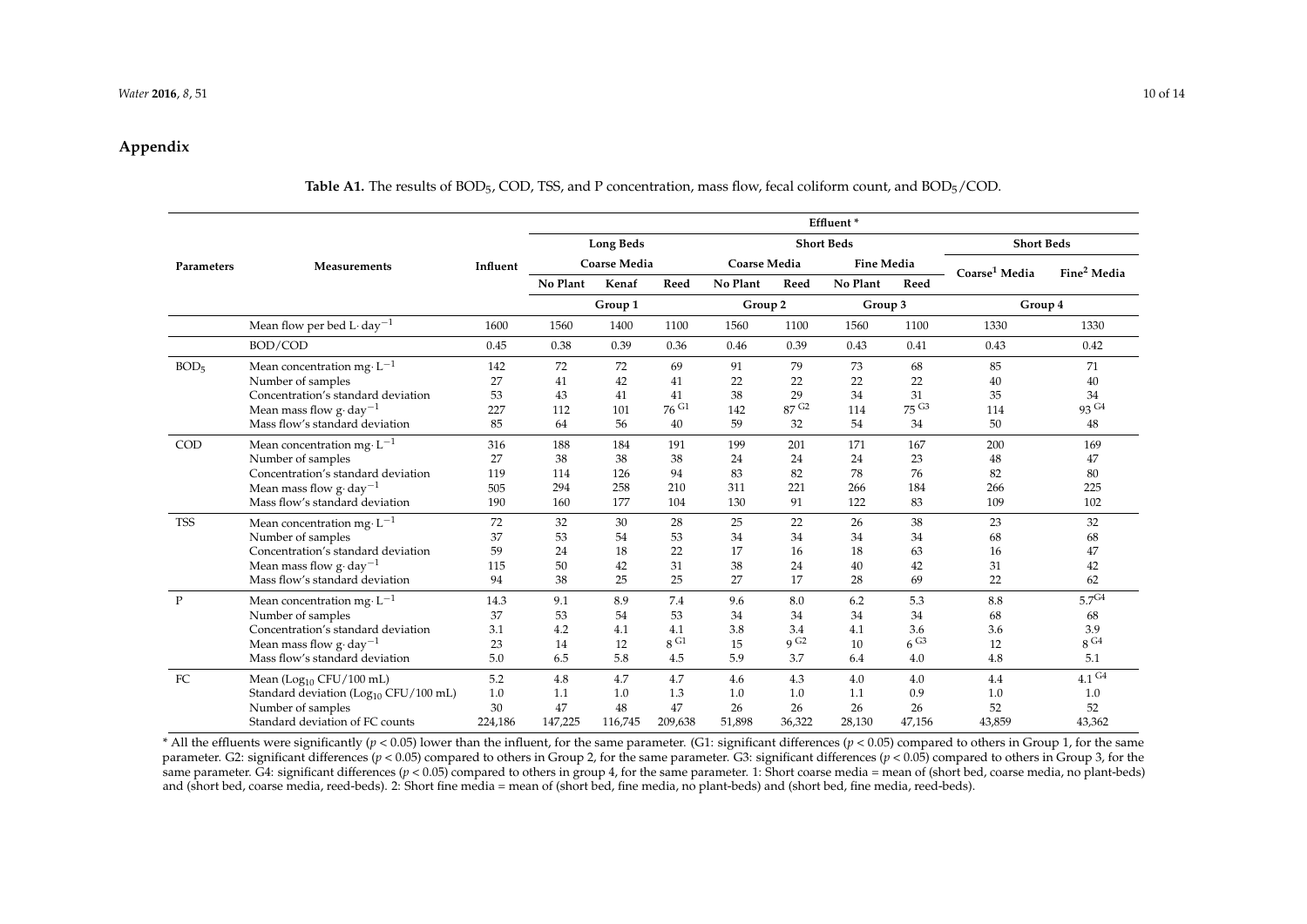|               |                                               |      |                                                     |         |               |                          |                          | Effluent          |                         |                           |                          |
|---------------|-----------------------------------------------|------|-----------------------------------------------------|---------|---------------|--------------------------|--------------------------|-------------------|-------------------------|---------------------------|--------------------------|
|               |                                               |      | <b>Long Beds</b><br>Influent<br><b>Coarse Media</b> |         |               |                          |                          | <b>Short Beds</b> | <b>Short Beds</b>       |                           |                          |
|               | Parameters                                    |      |                                                     |         |               | <b>Coarse Media</b>      |                          | <b>Fine Media</b> |                         | Coarse <sup>1</sup> Media | Fine <sup>2</sup> Media  |
|               |                                               |      | No Plant                                            | Kenaf   | Reed          | No Plant                 | Reed                     | No Plant          | Reed                    |                           |                          |
|               |                                               |      |                                                     | Group 1 |               | Group 2                  |                          | Group 3           |                         | Group 4                   |                          |
|               | Mean flow per bed L $\cdot$ day <sup>-1</sup> | 1600 | 1560                                                | 1400    | 1100          | 1560                     | 1100                     | 1560              | 1100                    | 1330                      | 1330                     |
|               | Number of samples                             | 35   | 50                                                  | 51      | 50            | 32                       | 32                       | 32                | 32                      | 64                        | 64                       |
| $Ca2+$        | Mean concentration mg· $L^{-1}$               | 70   | $90*$                                               | 99*     | $138*^{G1}$   | 91*                      | $111 \, \mathrm{*.G2}$   | 99*               | $148$ */G3              | $101*$                    | $124$ */G4               |
|               | Concentration's standard deviation            | 17   | 31                                                  | 42      | 75            | 31                       | 44                       | 44                | 86                      | 39                        | 72                       |
|               | Mean mass flow $g \cdot day^{-1}$             | 112  | $140*$                                              | $138*$  | $151*$        | $142*$                   | $122*$                   | $155*$            | $163*$                  | 134 *                     | $164 * . G4$             |
|               | Mass flow's standard deviation                | 27   | 49                                                  | 58      | 83            | 49                       | 48                       | 68                | 95                      | 52                        | 96                       |
| $Mg^{2+}$     | Mean concentration mg $\cdot L^{-1}$          | 52   | 53                                                  | 55      | $68$ *, G1    | 57                       | 57                       | 59                | $72*$                   | 57                        | $65*G4$                  |
|               | Concentration's standard deviation            | 10   | 14                                                  | 17      | 28            | 14                       | 15                       | 23                | 37                      | 14                        | 31                       |
|               | Mean mass flow $g \cdot day^{-1}$             | 83   | 83                                                  | 77      | 75            | 88                       | $63$ *, G <sub>2</sub>   | 92                | 79                      | 76                        | 87 <sup>G4</sup>         |
|               | Mass flow's standard deviation                | 15   | 22                                                  | 24      | 31            | 21                       | 16                       | 36                | 40                      | 19                        | 41                       |
| $Na+$         | Mean concentration mg $L^{-1}$                | 303  | 330                                                 | 344 *   | $422$ */ $G1$ | 339 *                    | $380 * .$ G2             | 342 *             | $429$ *, G3             | 359*                      | 386 *                    |
|               | Concentration's standard deviation            | 53   | 85                                                  | 103     | 153           | 87                       | 98                       | 97                | 157                     | 94                        | 137                      |
|               | Mean mass flow $g \cdot day^{-1}$             | 485  | 515                                                 | 482     | 465           | $529 * . G2$             | 417*                     | 534               | 472                     | 478                       | 513                      |
|               | Mass flow's standard deviation                | 86   | 132                                                 | 145     | 168           | 136                      | 107                      | 151               | 173                     | 125                       | 182                      |
| $\rm K^+$     | Mean concentration mg· $L^{-1}$               | 39   | 47*                                                 | $47*$   | $47*$         | $46*$                    | $47*$                    | $50*$             | $50*$                   | $46*$                     | $50*$                    |
|               | Concentration's standard deviation            | 6    | 8                                                   | 9       | 13            | 8                        | 10                       | 15                | 17                      | 9                         | 16                       |
|               | Mean mass flow $g \cdot day^{-1}$             | 62   | $73 * . G1$                                         | 65      | $51 * . G1$   | $71 * . G2$              | $52*$                    | $78 * . G3$       | 55                      | 62                        | 67                       |
|               | Mass flow's standard deviation                | 9    | 12                                                  | 12      | 14            | 12                       | 11                       | 23                | 18                      | 12                        | 21                       |
| $Cl^-$        | Mean concentration mg $L^{-1}$                | 408  | 443                                                 | 465 *   | $588 * .G1$   | 461 *                    | $521 * .$ G <sub>2</sub> | 477 *             | $619$ *, G <sub>2</sub> | 491*                      | $548 * .$ G <sub>2</sub> |
|               | Concentration's standard deviation            | 57   | 98                                                  | 123     | 247           | 99                       | 151                      | 155               | 278                     | 131                       | 235                      |
|               | Mean mass flow $g \cdot day^{-1}$             | 653  | 691                                                 | 651     | 648           | $718 * .$ G <sub>2</sub> | 573 *                    | 744 *             | 681                     | 653                       | 729                      |
|               | Mass flow's standard deviation                | 92   | 153                                                 | 172     | 271           | 154                      | 167                      | 242               | 306                     | 174                       | 312                      |
| $SO_4{}^{2-}$ | Mean concentration mg· $L^{-1}$               | 137  | 206                                                 | $220*$  | 349 *, G1     | $212 *$                  | $270$ *, G <sub>2</sub>  | 249*              | $369 * . G3$            | 241 *                     | $309*$                   |
|               | Concentration's standard deviation            | 108  | 192                                                 | 196     | 257           | 162                      | 178                      | 184               | 263                     | 172                       | 233                      |
|               | Mean mass flow $g \cdot day^{-1}$             | 220  | 322                                                 | 307     | 384*          | 331*                     | 297                      | 389*              | $406*$                  | 320*                      | 411 *                    |
|               | Mass flow's standard deviation                | 173  | 299                                                 | 275     | 283           | 253                      | 196                      | 287               | 290                     | 228                       | 310                      |

**Table A2.** Major anions, cations, micronutrients, and heavy metals in the influent and treated effluents.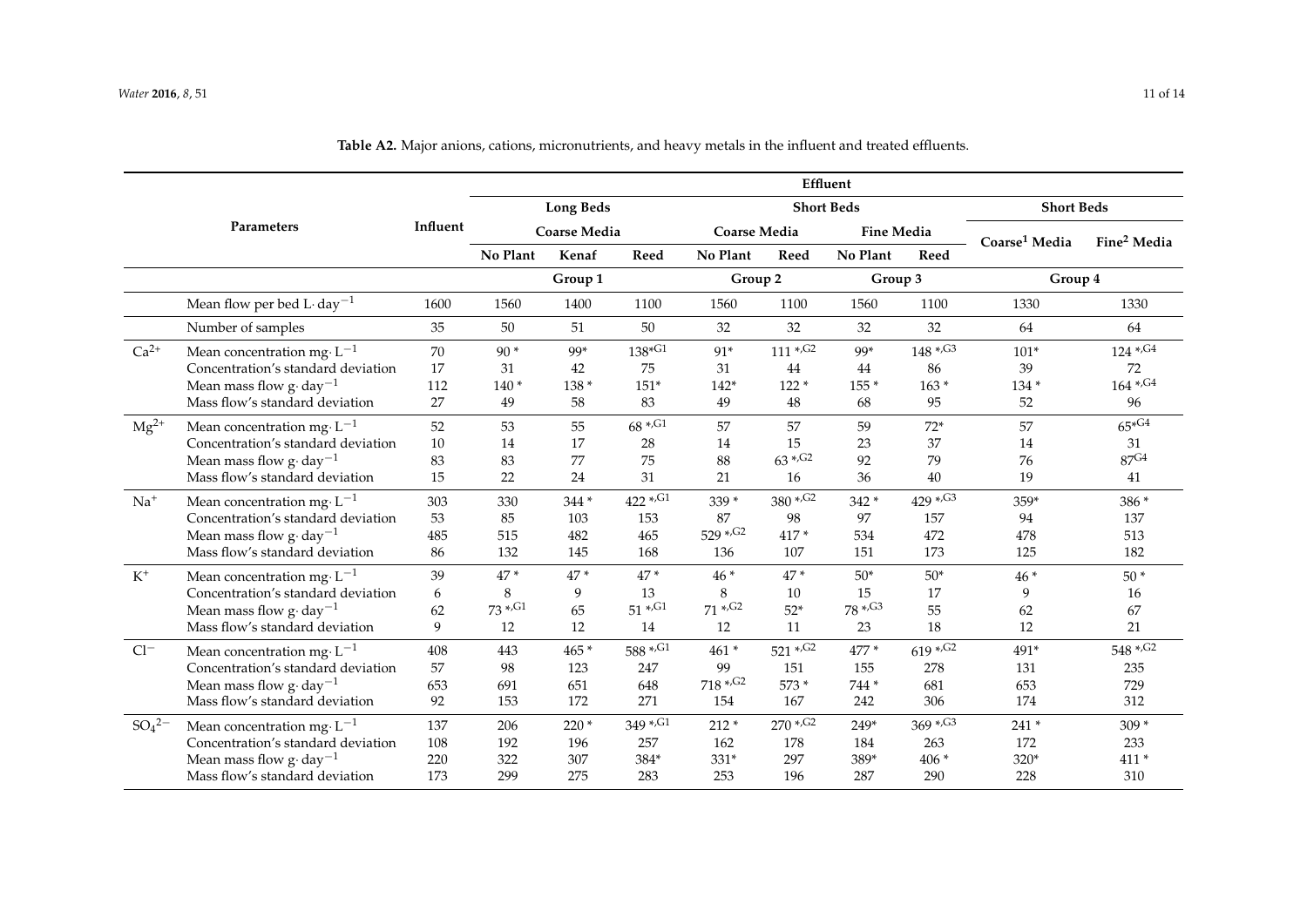### **Table A2.** *Cont.*

|                  |                                      |          | Effluent                                |          |                      |                     |                         |                   |                          |                           |                         |  |
|------------------|--------------------------------------|----------|-----------------------------------------|----------|----------------------|---------------------|-------------------------|-------------------|--------------------------|---------------------------|-------------------------|--|
|                  |                                      |          | <b>Long Beds</b><br><b>Coarse Media</b> |          |                      |                     |                         | <b>Short Beds</b> | <b>Short Beds</b>        |                           |                         |  |
| Parameters       |                                      | Influent |                                         |          |                      | <b>Coarse Media</b> |                         | <b>Fine Media</b> |                          | Coarse <sup>1</sup> Media | Fine <sup>2</sup> Media |  |
|                  |                                      |          | No Plant                                | Kenaf    | Reed                 | No Plant            | Reed                    | No Plant          | Reed                     |                           |                         |  |
|                  |                                      |          | Group 1                                 |          |                      | Group 2<br>Group 3  |                         |                   |                          | Group 4                   |                         |  |
| HCO <sub>3</sub> | Mean concentration mg $\cdot L^{-1}$ | 422      | $414$ G1                                | 436      | 476                  | 413                 | 447 G <sub>2</sub>      | 389               | $471$ G <sub>3</sub>     | 430                       | 430                     |  |
|                  | Concentration's standard deviation   | 96       | 89                                      | 94       | 160                  | 76                  | 106                     | 97                | 157                      | 93                        | 136                     |  |
|                  | Mean mass flow $g \cdot day^{-1}$    | 676      | $645$ G1                                | $610*$   | $524$ */ $G1$        | 644                 | $492$ *, G <sub>2</sub> | 607               | $518 * .$ G <sub>3</sub> | $572*$                    | $572*$                  |  |
|                  | Mass flow's standard deviation       | 154      | 140                                     | 131      | 176                  | 119                 | 117                     | 151               | 173                      | 124                       | 181                     |  |
| CO <sub>3</sub>  | Mean concentration mg $\cdot L^{-1}$ | 21       | 22                                      | 21       | 17                   | 22                  | 18                      | 23                | 21                       | 20                        | 22                      |  |
|                  | Concentration's standard deviation   | 15       | 15                                      | 16       | 16                   | 16                  | 17                      | 17                | 15                       | 17                        | 16                      |  |
|                  | Mean mass flow $g \cdot day^{-1}$    | 34       | 38                                      | 35       | $26\,$ G1            | 39                  | 27 <sup> G2</sup>       | 42                | 27 <sup>G3</sup>         | 33                        | 34                      |  |
|                  | Mass flow's standard deviation       | 24       | 21                                      | 20       | 16                   | 24                  | 17                      | 23                | 13                       | 20                        | 18                      |  |
| Cd               | Mean concentration mg $\cdot L^{-1}$ | 0.012    | 0.010                                   | 0.010    | 0.009                | 0.010               | 0.010                   | 0.012             | 0.011                    | 0.010                     | 0.011                   |  |
|                  | Concentration's standard deviation   | 0.01     | 0.01                                    | 0.01     | 0.01                 | 0.01                | 0.01                    | 0.01              | 0.01                     | 0.01                      | 0.01                    |  |
|                  | Mean mass flow $g \cdot day^{-1}$    | 0.019    | 0.016                                   | $0.013*$ | $0.010$ */G1         | 0.015               | $0.011*$                | 0.018             | $0.012*$                 | $0.013*$                  | 0.015 <sup>a</sup>      |  |
|                  | Mass flow's standard deviation       | 0.02     | 0.01                                    | 0.01     | 0.01                 | 0.01                | 0.01                    | 0.02              | 0.01                     | 0.01                      | 0.01                    |  |
| Co               | Mean concentration mg $\cdot L^{-1}$ | 0.027    | 0.022                                   | 0.018    | 0.018                | 0.022               | 0.025                   | 0.024             | 0.028                    | 0.023                     | 0.026                   |  |
|                  | Concentration's standard deviation   | 0.04     | 0.03                                    | 0.03     | 0.02                 | 0.03                | 0.03                    | 0.03              | 0.04                     | 0.03                      | 0.03                    |  |
|                  | Mean mass flow $g \cdot day^{-1}$    | 0.043    | 0.035                                   | 0.025    | $0.020$ */G1         | 0.034               | 0.027                   | 0.037             | 0.031                    | 0.031                     | 0.035                   |  |
|                  | Mass flow's standard deviation       | 0.06     | 0.05                                    | 0.04     | 0.03                 | 0.04                | 0.03                    | 0.05              | 0.04                     | 0.04                      | 0.05                    |  |
| Zn               | Mean concentration mg $\cdot L^{-1}$ | 0.06     | $0.04*$                                 | $0.03*$  | $0.05$ <sup>G1</sup> | 0.05                | 0.04                    | $0.03*$           | $0.03*$                  | 0.04                      | $0.03 * G4$             |  |
|                  | Concentration's standard deviation   | 0.04     | 0.05                                    | 0.02     | 0.05                 | 0.05                | 0.05                    | 0.04              | 0.04                     | 0.05                      | 0.04                    |  |
|                  | Mean mass flow $g \cdot day^{-1}$    | 0.1      | $0.06*$                                 | $0.04*$  | $0.05*$              | 0.07                | $0.04*$                 | $0.04*$           | $0.03*$                  | $0.06*$                   | $0.04*$                 |  |
|                  | Mass flow's standard deviation       | 0.07     | 0.07                                    | 0.03     | 0.05                 | 0.08                | 0.05                    | 0.07              | 0.05                     | 0.06                      | 0.06                    |  |

<span id="page-11-0"></span>\* The effluents were significantly (*p* <0.05) different than the influent. (G1: significant differences (p < 0.05) compared to others in Group 1, for the same parameter. G2: significant differences ( $p$  < 0.05) compared to others in Group 2, for the same parameter. G3: significant differences ( $p$  < 0.05) compared to others in Group 3, for the same parameter. G4: significant differences ( $p < 0.05$ ) compared to others in Group 4, for the same parameter. 1: Short coarse media = mean of (short bed, coarse media, no plant-beds) and (short bed, coarse media, reed-beds). 2: Short fine media = mean of (short bed, fine media, no plant-beds) and (short bed, fine media, reed-beds).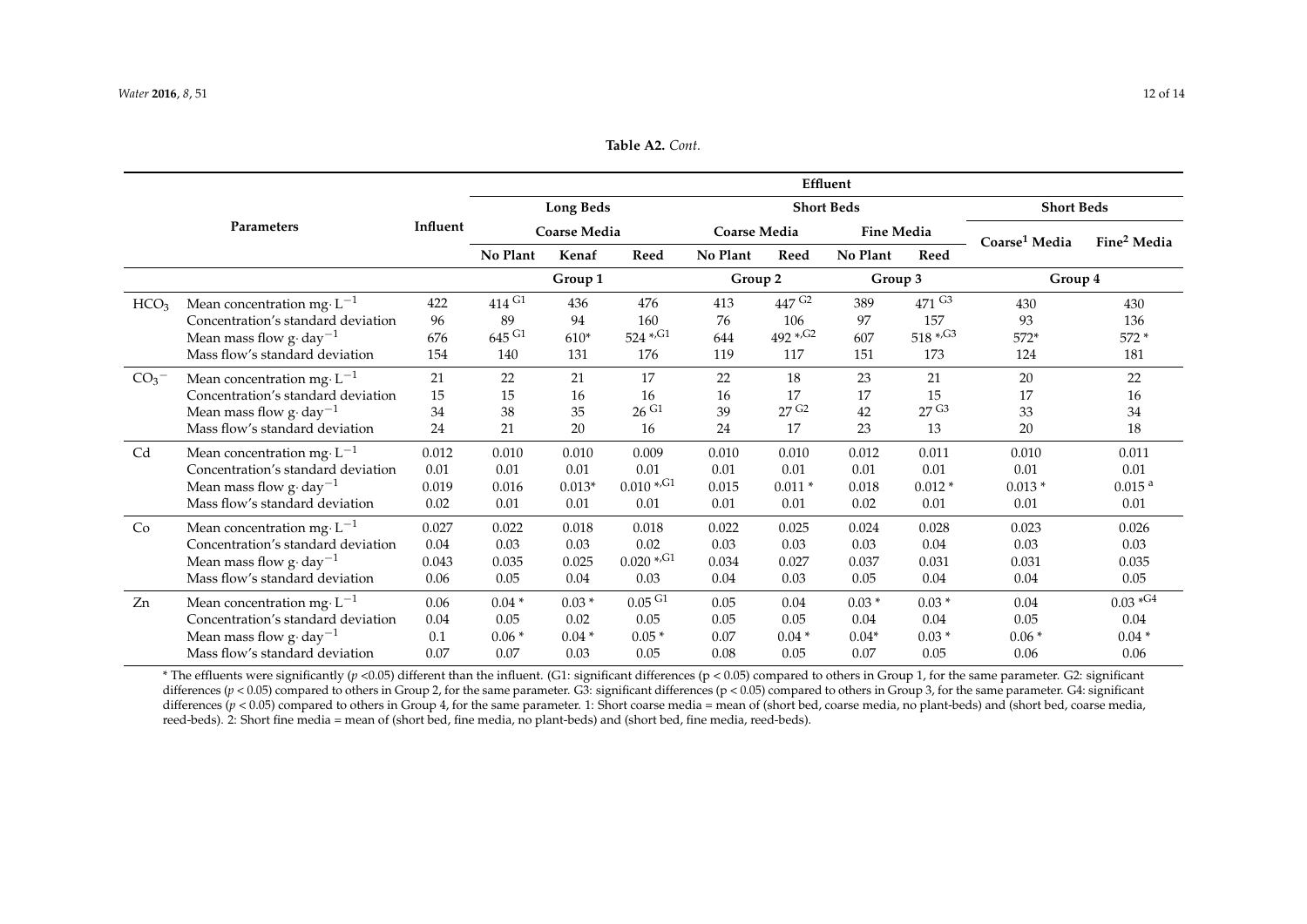# **References**

- <span id="page-12-0"></span>1. Vymazal, J. Constructed wetlands for wastewater treatment: Five decades of experience. *Environ. Sci. Technol.* **2010**, *45*, 61–69. [\[CrossRef\]](http://dx.doi.org/10.1021/es101403q) [\[PubMed\]](http://www.ncbi.nlm.nih.gov/pubmed/20795704)
- <span id="page-12-1"></span>2. Vymazal, J. *Natural and Constructed Wetlands: Nutrients, Metals and Management*; Backhuys: Trebon, Czech, 2005; Volume 10.
- <span id="page-12-2"></span>3. Kivaisi, A.K. The potential for constructed wetlands for wastewater treatment and reuse in developing countries: A review. *Ecol. Eng.* **2001**, *16*, 545–560. [\[CrossRef\]](http://dx.doi.org/10.1016/S0925-8574(00)00113-0)
- <span id="page-12-3"></span>4. Göçmez, S.; Kayam, Y.; Bilir, Z.L. Constructed Wetlands for Municipal Waste Water Treatment; Case Study of Çakirbeyli Village. In Proceedings of International Sustainable Water and Wastewater Management Symposium, Konya, Turkey, 26–28 October 2010.
- <span id="page-12-4"></span>5. Vymazal, J.; Kröpfelová, L. *Wastewater Treatment in Constructed Wetlands with Horizontal Sub-Surface Flow*; Springer Science & Business Media: Dordrecht, The Netherlands, 2008; Volume 14.
- <span id="page-12-5"></span>6. Diemont, S.A. Mosquito larvae density and pollutant removal in tropical wetland treatment systems in Honduras. *Environ. Int.* **2006**, *32*, 332–341. [\[CrossRef\]](http://dx.doi.org/10.1016/j.envint.2005.07.001) [\[PubMed\]](http://www.ncbi.nlm.nih.gov/pubmed/16126272)
- <span id="page-12-6"></span>7. Zhang, D.Q.; Jinadasa, K.B.S.N.; Gersberg, R.M.; Liu, Y.; Ng, W.J.; Tan, S.K. Application of constructed wetlands for wastewater treatment in developing countries—A review of recent developments (2000–2013). *J. Environ. Manag.* **2014**, *141*, 116–131. [\[CrossRef\]](http://dx.doi.org/10.1016/j.jenvman.2014.03.015) [\[PubMed\]](http://www.ncbi.nlm.nih.gov/pubmed/24784754)
- <span id="page-12-7"></span>8. Vera, I.; Verdejo, N.; Chávez, W.; Jorquera, C.; Olave, J. Influence of hydraulic retention time and plant species on performance of mesocosm subsurface constructed wetlands during municipal wastewater treatment in super-arid areas. *J. Environ. Sci. Health Part A* **2016**, *51*, 105–113. [\[CrossRef\]](http://dx.doi.org/10.1080/10934529.2015.1087732) [\[PubMed\]](http://www.ncbi.nlm.nih.gov/pubmed/26569636)
- <span id="page-12-8"></span>9. Department of Statistics (DOS). *Jordan in Figures 2010; Issue 13*; Department of Statistics: Amman, Jordan, 2011.
- <span id="page-12-9"></span>10. Al-Omari, A.; Fayyad, M. Treatment of domestic wastewater by subsurface flow constructed wetlands in Jordan. *Desalination* **2003**, *155*, 27–39. [\[CrossRef\]](http://dx.doi.org/10.1016/S0011-9164(03)00236-4)
- <span id="page-12-10"></span>11. *Standard Methods for the Examination of Water and Wastewater*; American Public Health Association, Water Environment Federation: Washington, DC, USA, 1995; p. 19.
- <span id="page-12-11"></span>12. Ryan, J.; Estefan, G.; Rashid, A. *Soil and Plant Analysis Laboratory Manual*; International center for Agricultural Research in the Dry Areas (ICARDA): Aleppo, Syria, 2001.
- <span id="page-12-12"></span>13. Reed, S.C. *Subsurface Flow Constructed Wetlands for Wastewater Treatment: A Technology Assessment*; EPA 832-R-93-008. United States Environmental Protection Agency, Office of Water (4204): Washington, DC, USA, 1993.
- <span id="page-12-13"></span>14. Rani, S.H.C.; Din, M.F.M.; Yusof, M.B.M.; Shreeshivadasan, C. Overview of Subsurface Constructed Wetlands Application in Tropical Climates. *Univers. J. Environ. Res. Technol.* **2011**, *1*, 103–114.
- <span id="page-12-14"></span>15. Kiracofe, B.D. Performance Evaluation of the Town of Monterery Wastewater Treatment Plant Utilizing Subsurface Flow Constructed Wetlands. Master's Thesis, Virginia Polytechnic Institute of State University, Blacksburg, VA, USA, 2000.
- <span id="page-12-15"></span>16. Puigagut, J.; Villaseñor, J.; Salas, J.J.; Bécares, E.; García, J. Subsurface-flow constructed wetlands in Spain for the sanitation of small communities: A comparative study. *Ecol. Eng.* **2007**, *30*, 312–319. [\[CrossRef\]](http://dx.doi.org/10.1016/j.ecoleng.2007.04.005)
- <span id="page-12-16"></span>17. Cooper, P.F. *Reed Beds and Constructed Wetlands for Wastewater Treatment*; WRc Publications: Swindon, UK, 1996.
- <span id="page-12-17"></span>18. Decamp, O.; Warren, A. Investigation of Escherichia coli removal in various designs of subsurface flow wetlands used for wastewater treatment. *Ecol. Eng.* **2000**, *14*, 293–299. [\[CrossRef\]](http://dx.doi.org/10.1016/S0925-8574(99)00007-5)
- 19. Karathanasis, A.; Potter, C.; Coyne, M.S. Vegetation effects on fecal bacteria, BOD, and suspended solid removal in constructed wetlands treating domestic wastewater. *Ecol. Eng.* **2003**, *20*, 157–169. [\[CrossRef\]](http://dx.doi.org/10.1016/S0925-8574(03)00011-9)
- <span id="page-12-18"></span>20. Mairi, J.P.; Lyimo, T.J.; Njau, K.N. Performance of Subsurface Flow Constructed Wetland for Domestic Wastewater Treatment. *Tanzan. J. Sci.* **2013**, *38*, 53–64.
- <span id="page-12-19"></span>21. Ohio-EPA. *Guidance Document for Small Subsurface Flow Constructed Wetlands with Soil Dispersal System*; OAC 3745-42; Ohio Environmental Protection Agency, Division of Surface Water: Columbus, OH, USA, 2007.
- <span id="page-12-20"></span>22. Kadlec, R.; Knight, R. *Treatment Wetlands*; CRC: Baca Raton, FL, USA, 1996.
- <span id="page-12-21"></span>23. Sarafraz, S.; Mohammad, T.A.; Noor, M.J.M.M.; Liaghat, A. Wastewater treatment using horizontal subsurface flow constructed wetland. *Am. J. Environ. Sci.* **2009**, *5*, 772–778.